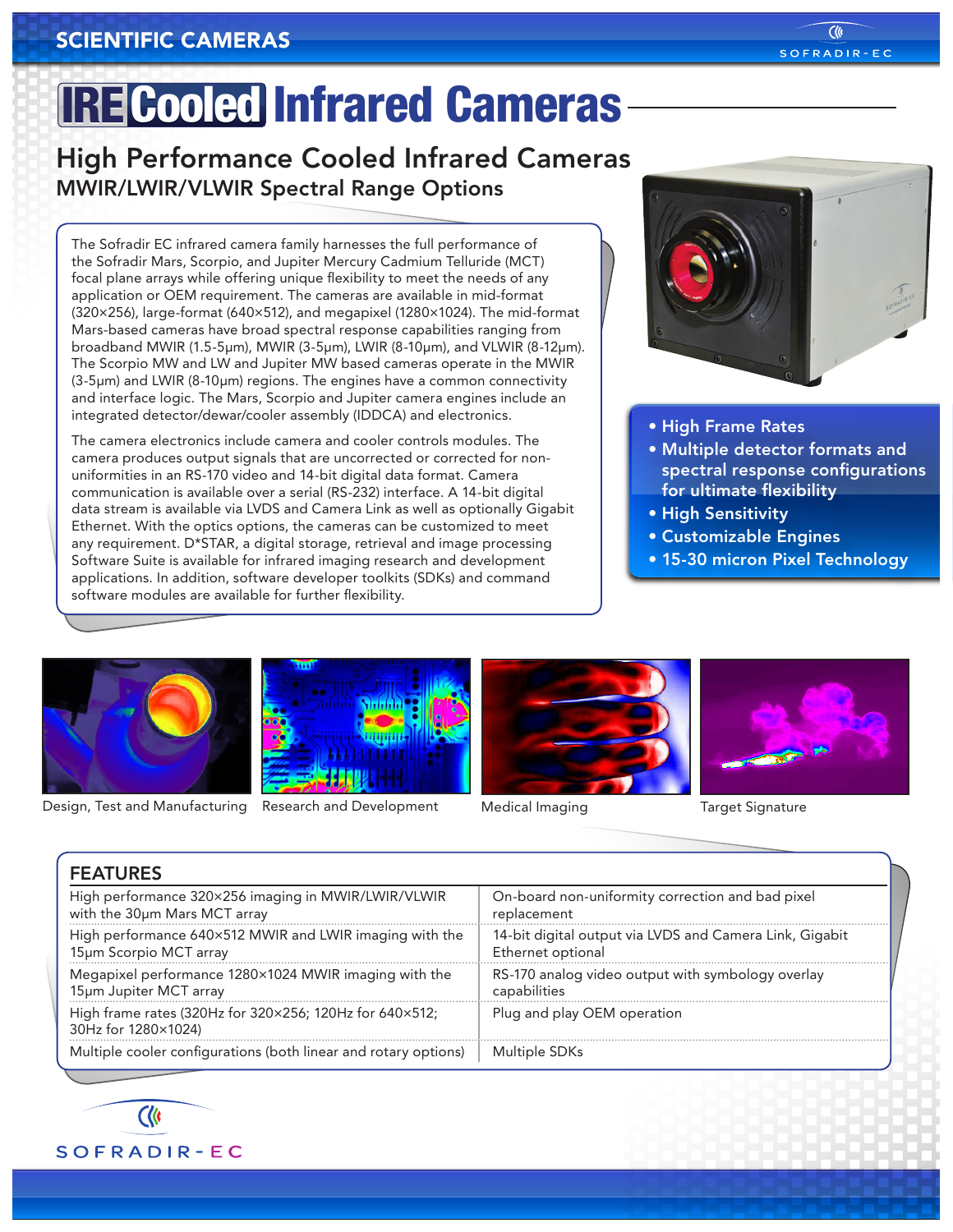# **IRE Cooled Infrared Cameras-**

High Performance Cooled Infrared Cameras MWIR/LWIR/VLWIR Spectral Range Options

#### MWIR SPECIFICATIONS

|                                  | <b>IRE-320M</b>                                                                                                      | IRE-640M, IRE-640BB                                                                                                  | <b>IRE-1280M</b>                                                                                                     |
|----------------------------------|----------------------------------------------------------------------------------------------------------------------|----------------------------------------------------------------------------------------------------------------------|----------------------------------------------------------------------------------------------------------------------|
| Infrared Focal Plane Array       | Sofradir Mars MWIR                                                                                                   | Sofradir Scorpio MWIR                                                                                                | Sofradir Jupiter MWIR                                                                                                |
| Detector size                    | 320×256                                                                                                              | 640×512                                                                                                              | 1280×1024                                                                                                            |
| <b>Pixel Pitch</b>               | 30 <sub>µ</sub> m                                                                                                    | 15 <sub>µm</sub>                                                                                                     | 15 <sub>µm</sub>                                                                                                     |
| <b>Spectral Response</b>         | $3.7 - 4.8 \mu m$                                                                                                    | 3.7-4.8µm (M); 1.5-5.1µm (BB)                                                                                        | $3.7 - 4.8 \mu m$                                                                                                    |
| Readout                          | Snapshot Integration (ITR/IWR)                                                                                       | Snapshot Integration (ITR/IWR)                                                                                       | Snapshot Integration (IWR)                                                                                           |
| <b>Thermal Resolution (NETD)</b> | < 10mK                                                                                                               | < 20mK (15mK typical)                                                                                                | < 20mK (15mK typical)                                                                                                |
| <b>Gain Settings</b>             | 2                                                                                                                    |                                                                                                                      |                                                                                                                      |
| <b>Well Capacity</b>             | 12/37 Me-                                                                                                            | 6.5 Me-                                                                                                              | 4.2 Me-                                                                                                              |
| <b>Quantum Efficiency</b>        | >90%                                                                                                                 | >90%                                                                                                                 | >90%                                                                                                                 |
| Operability                      | >99.5%                                                                                                               | >99.5%                                                                                                               | >99%                                                                                                                 |
| Subwindowing                     | Dynamic and user definable to 64×1                                                                                   | Dynamic and user definable to 132×1                                                                                  | Dynamic and user definable to 256×1                                                                                  |
| <b>Pixel Clock</b>               | 26.4 MHz                                                                                                             | 40 MHz                                                                                                               | 80 MHz                                                                                                               |
| A/D                              | 14-bit                                                                                                               | 14-bit                                                                                                               | 14-bit                                                                                                               |
| Cold Shield                      | F2.0 standard.<br>Other apertures also available.                                                                    | F2.24 standard (M), F3.0 standard (BB).<br>Other apertures also available.                                           | F2.0 standard.<br>Other apertures also available.                                                                    |
| Frame Rate (full frame)          | Variable 1 to 320 Hz                                                                                                 | Variable 1 to 120 Hz                                                                                                 | Variable 1 to 30 Hz                                                                                                  |
| <b>Integration Time Control</b>  | 480ns to 20ms                                                                                                        | 480ns to 20ms                                                                                                        | 480ns to 20ms                                                                                                        |
| Trigger/Sync                     | 0-5V TTL in/out with delay                                                                                           | 0-5V TTL in/out with delay                                                                                           | 0-5V TTL in/out with delay                                                                                           |
| <b>Digital Output</b>            | Standard: LVDS and Camera Link.<br>Optional: Gigabit Ethernet.                                                       | Standard: LVDS and Camera Link.<br>Optional: Gigabit Ethernet.                                                       | Standard: LVDS and Camera Link.<br>Optional: Gigabit Ethernet.                                                       |
| Analog Video Output              | RS-170                                                                                                               | RS-170                                                                                                               | RS-170                                                                                                               |
| Video Symbology                  | User definable for video output overlay                                                                              | User definable for video output overlay                                                                              | User definable for video output overlay                                                                              |
| Non-uniformity Correction        | On board (4 tables)                                                                                                  | On board (4 tables)                                                                                                  | On board (4 tables)                                                                                                  |
| <b>Bad Pixel Replacement</b>     | On board (4 tables)                                                                                                  | On board (4 tables)                                                                                                  | On board (4 tables)                                                                                                  |
| <b>Time Stamping</b>             | IRIG-B time stamp on each frame<br>(IRIG-B signal not provided)                                                      | IRIG-B time stamp on each frame<br>(IRIG-B signal not provided)                                                      | IRIG-B time stamp on each frame<br>(IRIG-B signal not provided)                                                      |
| Cooling                          | Closed-cycle Stirling cooler<br>(linear or rotary; multiple options)                                                 | Closed-cycle Stirling cooler<br>(linear or rotary; multiple options)                                                 | Closed-cycle Stirling cooler<br>(linear or rotary; multiple options)                                                 |
| <b>Cool Down Time</b>            | < 5 minutes $@$ 20 $°C$ ;<br>< 7 minutes @ 55°C                                                                      | < 5 minutes @ 20°C;<br>< 7 minutes @ 55°C                                                                            | < 5 minutes @ 20°C;<br>< 7 minutes @ 55°C                                                                            |
| Weight w/o Lens                  | $< 4$ kg                                                                                                             | $< 4$ kg                                                                                                             | $< 6$ kg                                                                                                             |
| <b>Operational Temperature</b>   | -30°C to 55°C                                                                                                        | -30°C to 55°C                                                                                                        | -30°C to 55°C                                                                                                        |
| Shock                            | MIL-SPEC 810G                                                                                                        | MIL-SPEC 810G                                                                                                        | MIL-SPEC 810G                                                                                                        |
| Vibration                        | MIL-SPEC 810G                                                                                                        | MIL-SPEC 810G                                                                                                        | MIL-SPEC 810G                                                                                                        |
| <b>Optical Mount Interface</b>   | Standard: Bayonet, Optional: M80                                                                                     | Standard: Bayonet, Optional: M80                                                                                     | Optional M80, bayonet or custom                                                                                      |
| User Interface Panel             | Optional. Standard connector interface<br>for LVDS, Camera Link, GigE, Analog<br>Video, Sync In/Out, IRIG, and power | Optional. Standard connector interface<br>for LVDS, Camera Link, GigE, Analog<br>Video, Sync In/Out, IRIG, and power | Optional. Standard connector interface<br>for LVDS, Camera Link, GigE, Analog<br>Video, Sync In/Out, IRIG, and power |
| <b>Power Supply</b>              | Included                                                                                                             | Included                                                                                                             | Included                                                                                                             |

Technical characteristics described in this data sheet are for information only and are not contractual. Because of ongoing product enhancements, specifications are subject to change without notice. Export of these products from the United States is controlled by the US Government. Prior authorization is required for re-export or transfer.



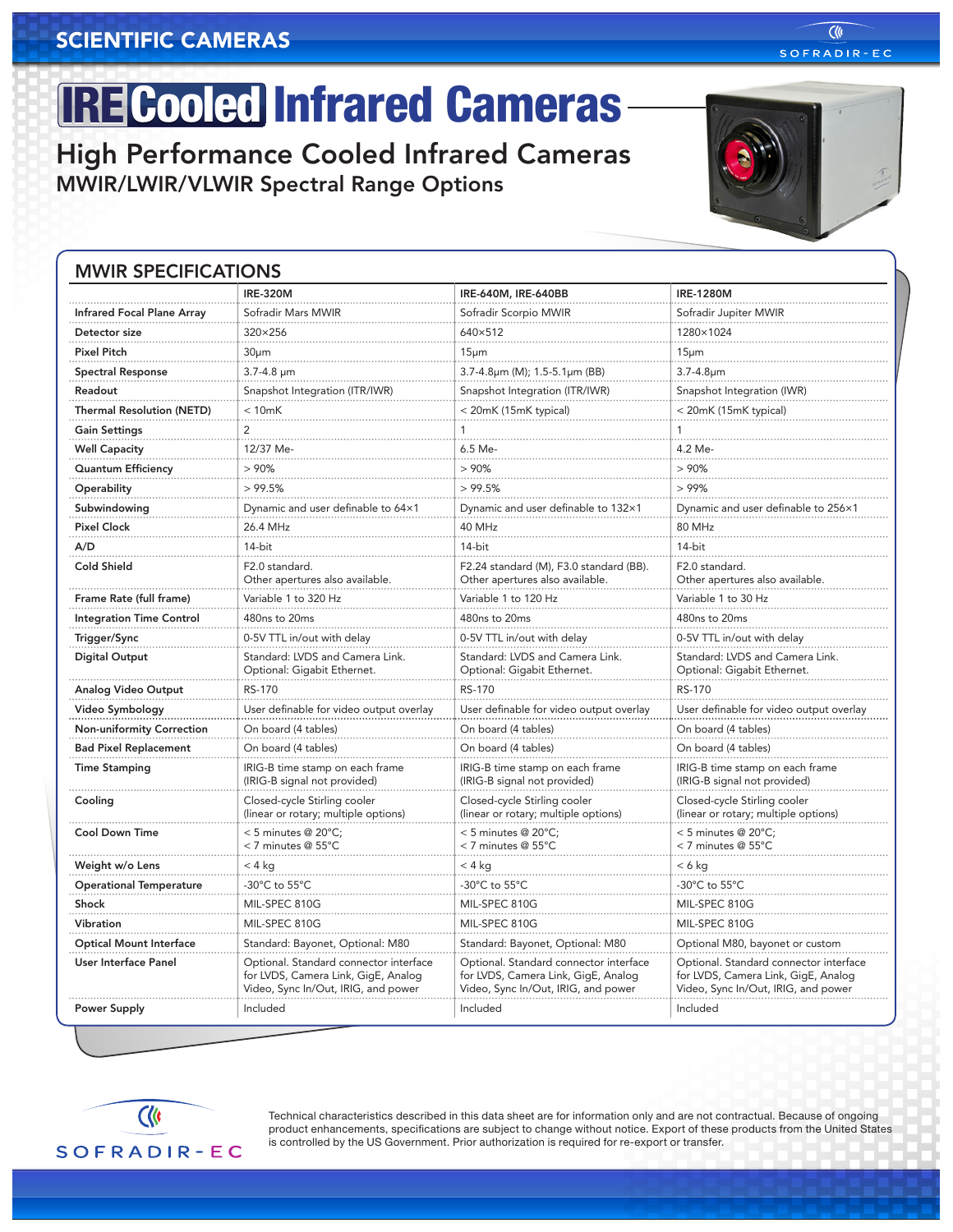# **IRE Cooled Infrared Cameras-**

High Performance Cooled Infrared Cameras MWIR/LWIR/VLWIR Spectral Range Options



| <b>MWIR CAMERAS</b>                  |        | MWIR LENS OPTIONS (3µm - 5µm)           |        |
|--------------------------------------|--------|-----------------------------------------|--------|
| IRE-320M MWIR Camera F2              | 915160 | 7mm F2.3 Bayonet Mount                  | 915139 |
| IRE-640M MWIR Camera F2.24           | 915164 | 13mm F2.3 Bayonet Mount                 | 915138 |
| IRE-640BB Broadband Camera F3        | 915165 | 25mm F2.3 Bayonet Mount                 | 915057 |
| IRE-1280M MWIR Camera F2             | 915167 | 50mm F2.3 Bayonet Mount                 | 915056 |
|                                      |        | 100mm F2.3 Bayonet Mount                | 915137 |
| <b>DIGITAL INTERFACE OPTIONS</b>     |        | 50/250mm DFOV F2.3 Bayonet Mount        | 915136 |
| Gigabit Ethernet                     | 915173 | 1× Microscope Bayonet Mount Objective   | 915175 |
|                                      |        | 2.5× Microscope Bayonet Mount Objective | 915176 |
| <b>SOFTWARE / OTHER OPTIONS</b>      |        | 4x Microscope Bayonet Mount Objective   | 915177 |
| C++ Software Development Tool Kit    | 915189 | Bayonet Mount Extension Ring Kit        | 915178 |
| <b>IRIG-B Time Stamp</b>             | 915179 | Filter Capture Ring (<1mm)              | 915454 |
| (IRIG Signal Generator not provided) |        | MWIR BB Lens Options (1.5µm - 5µm)      |        |
|                                      |        | 25mm F2.3 Broadband Bayonet Mount       | 915135 |
|                                      |        | 50mm F2.3 Broadband Bayonet Mount       | 915134 |
|                                      |        | 100mm F2.3 Broadband Bayonet Mount      | 915133 |
|                                      |        | 250mm F2.3 Broadband Bayonet Mount      | 915132 |





Technical characteristics described in this data sheet are for information only and are not contractual. Because of ongoing product enhancements, specifications are subject to change without notice. Export of these products from the United States is controlled by the US Government. Prior authorization is required for re-export or transfer.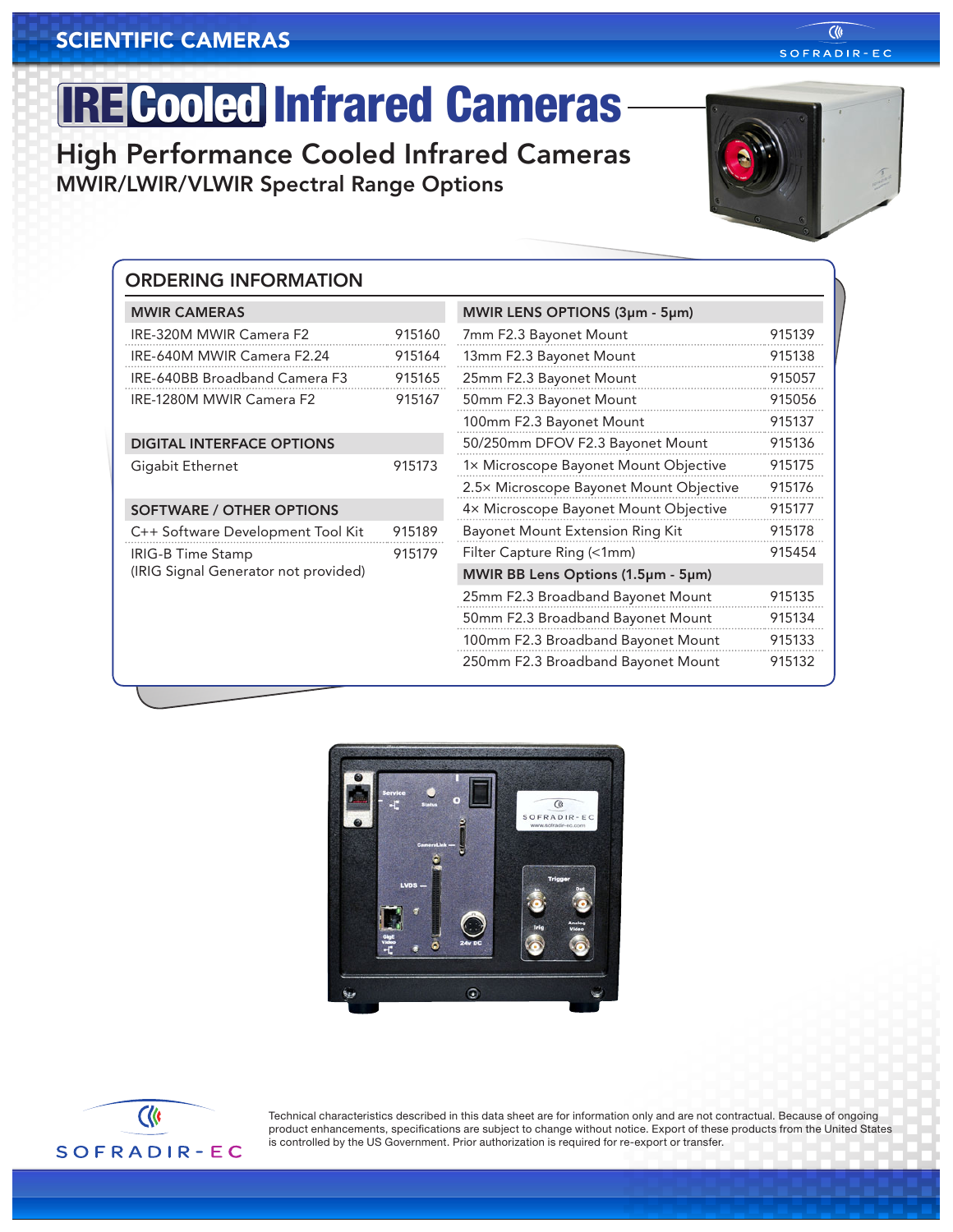# **IRE Cooled Infrared Cameras-**

High Performance Cooled Infrared Cameras MWIR/LWIR/VLWIR Spectral Range Options

#### LWIR SPECIFICATIONS

|                                   | <b>IRE-320L</b>                                                                                                      | <b>IRE-640L</b>                                                                                                      | <b>IRE-320VL</b>                                                                                                     |
|-----------------------------------|----------------------------------------------------------------------------------------------------------------------|----------------------------------------------------------------------------------------------------------------------|----------------------------------------------------------------------------------------------------------------------|
| <b>Infrared Focal Plane Array</b> | Sofradir Mars LWIR                                                                                                   | Sofradir Scorpio LWIR                                                                                                | Sofradir Mars VLWIR                                                                                                  |
| Detector size                     | 320×256                                                                                                              | 640×512                                                                                                              | 320×256                                                                                                              |
| <b>Pixel Pitch</b>                | 30 <sub>µ</sub> m                                                                                                    | 15 <sub>µm</sub>                                                                                                     | 30 <sub>µ</sub> m                                                                                                    |
| <b>Spectral Response</b>          | 7.7-9.5um                                                                                                            | 7.7-9.5um                                                                                                            | 7.7-11.5um                                                                                                           |
| Readout                           | Snapshot Integration (ITR/IWR)                                                                                       | Snapshot Integration (ITR)                                                                                           | Snapshot Integration (ITR/IWR)                                                                                       |
| <b>Thermal Resolution (NETD)</b>  | < 20mK (15mK typical)                                                                                                | < 20mK (15mK typical)                                                                                                | < 20mK (15mK typical)                                                                                                |
| <b>Gain Settings</b>              | 2                                                                                                                    |                                                                                                                      | $\overline{c}$                                                                                                       |
| <b>Well Capacity</b>              | 12/37 Me                                                                                                             | 13.0 Me-                                                                                                             | 12/37 Me-                                                                                                            |
| <b>Quantum Efficiency</b>         | >90%                                                                                                                 | >90%                                                                                                                 | >90%                                                                                                                 |
| Operability                       | >99%                                                                                                                 | >99.5%                                                                                                               | >99%                                                                                                                 |
| Subwindowing                      | Dynamic and user definable to 64×1                                                                                   | Dynamic and user definable to 132×1                                                                                  | Dynamic and user definable to 64×1                                                                                   |
| <b>Pixel Clock</b>                | 26.4 MHz                                                                                                             | 40 MHz                                                                                                               | 26.4 MHz                                                                                                             |
| A/D                               | 14-bit                                                                                                               | 14-bit                                                                                                               | 14-bit                                                                                                               |
| Cold Shield                       | F2.0 standard.<br>Other apertures also available.                                                                    | F2.0 standard.<br>Other apertures also available.                                                                    | F2.0 standard.<br>Other apertures also available.                                                                    |
| Frame Rate (full frame)           | Variable 1 to 320 Hz                                                                                                 | Variable 1 to 120 Hz                                                                                                 | Variable 1 to 320 Hz                                                                                                 |
| <b>Integration Time Control</b>   | 480ns to 20ms                                                                                                        | 480ns-20ms                                                                                                           | 480ns to 20ms                                                                                                        |
| Trigger/Sync                      | 0-5V TTL in/out with delay                                                                                           | 0-5V TTL in/out with delay                                                                                           | 0-5V TTL in/out with delay                                                                                           |
| <b>Digital Output</b>             | Standard: LVDS and Camera Link.<br>Optional: Gigabit Ethernet.                                                       | Standard: LVDS and Camera Link.<br>Optional: Gigabit Ethernet.                                                       | Standard: LVDS and Camera Link.<br>Optional: Gigabit Ethernet.                                                       |
| Analog Video Output               | RS-170                                                                                                               | RS-170                                                                                                               | <b>RS-170</b>                                                                                                        |
| Video Symbology                   | User definable for video<br>output overlay                                                                           | User definable for video output overlay                                                                              | User definable for video<br>output overlay                                                                           |
| Non-uniformity correction         | On board (4 tables)                                                                                                  | On board (4 tables)                                                                                                  | On board (4 tables)                                                                                                  |
| <b>Bad Pixel Replacement</b>      | On board (4 tables)                                                                                                  | On board (4 tables)                                                                                                  | On board (4 tables)                                                                                                  |
| <b>Time Stamping</b>              | IRIG-B time stamp on each frame<br>(IRIG-B signal not provided)                                                      | IRIG-B time stamp on each frame<br>(IRIG-B signal not provided)                                                      | IRIG-B time stamp on each frame<br>(IRIG-B signal not provided)                                                      |
| Cooling                           | Closed-cycle Stirling cooler<br>(linear or rotary; multiple options)                                                 | Closed-cycle Stirling cooler<br>(linear or rotary; multiple options)                                                 | Closed-cycle Stirling cooler<br>(linear or rotary; multiple options)                                                 |
| <b>Cool Down Time</b>             | $<$ 5 minutes @ 20°C;<br>< 7 minutes @ 55°C                                                                          | < 5 minutes @ 20°C;<br>< 7 minutes @ 55°C                                                                            | $< 5$ minutes @ 20 $^{\circ}$ C;<br>< 7 minutes @ 55°C                                                               |
| Weight w/o Lens                   | $< 4$ kg                                                                                                             | < 4kq                                                                                                                | $< 6$ kg                                                                                                             |
| <b>Operational Temperature</b>    | -30°C to 55°C                                                                                                        | -30°C to 55°C                                                                                                        | -30 $^{\circ}$ C to 55 $^{\circ}$ C                                                                                  |
| Shock                             | MIL-SPEC 810G                                                                                                        | MIL-SPEC 810G                                                                                                        | MIL-SPEC 810G                                                                                                        |
| Vibration                         | MIL-SPEC 810G                                                                                                        | MIL-SPEC 810G                                                                                                        | MIL-SPEC 810G                                                                                                        |
| <b>Optical Mount Interface</b>    | Standard: M80, Optional: Bayonet                                                                                     | Standard: M80, Optional: Bayonet                                                                                     | Standard: M80, Optional: Bayonet                                                                                     |
| User Interface Panel              | Optional. Standard connector interface<br>for LVDS, Camera Link, GigE, Analog<br>Video, Sync In/Out, IRIG, and power | Optional. Standard connector interface<br>for LVDS, Camera Link, GigE, Analog<br>Video, Sync In/Out, IRIG, and power | Optional. Standard connector interface<br>for LVDS, Camera Link, GigE, Analog<br>Video, Sync In/Out, IRIG, and power |
| <b>Power Supply</b>               | Included                                                                                                             | Included                                                                                                             | Included                                                                                                             |

Technical characteristics described in this data sheet are for information only and are not contractual. Because of ongoing product enhancements, specifications are subject to change without notice. Export of these products from the United States is controlled by the US Government. Prior authorization is required for re-export or transfer.



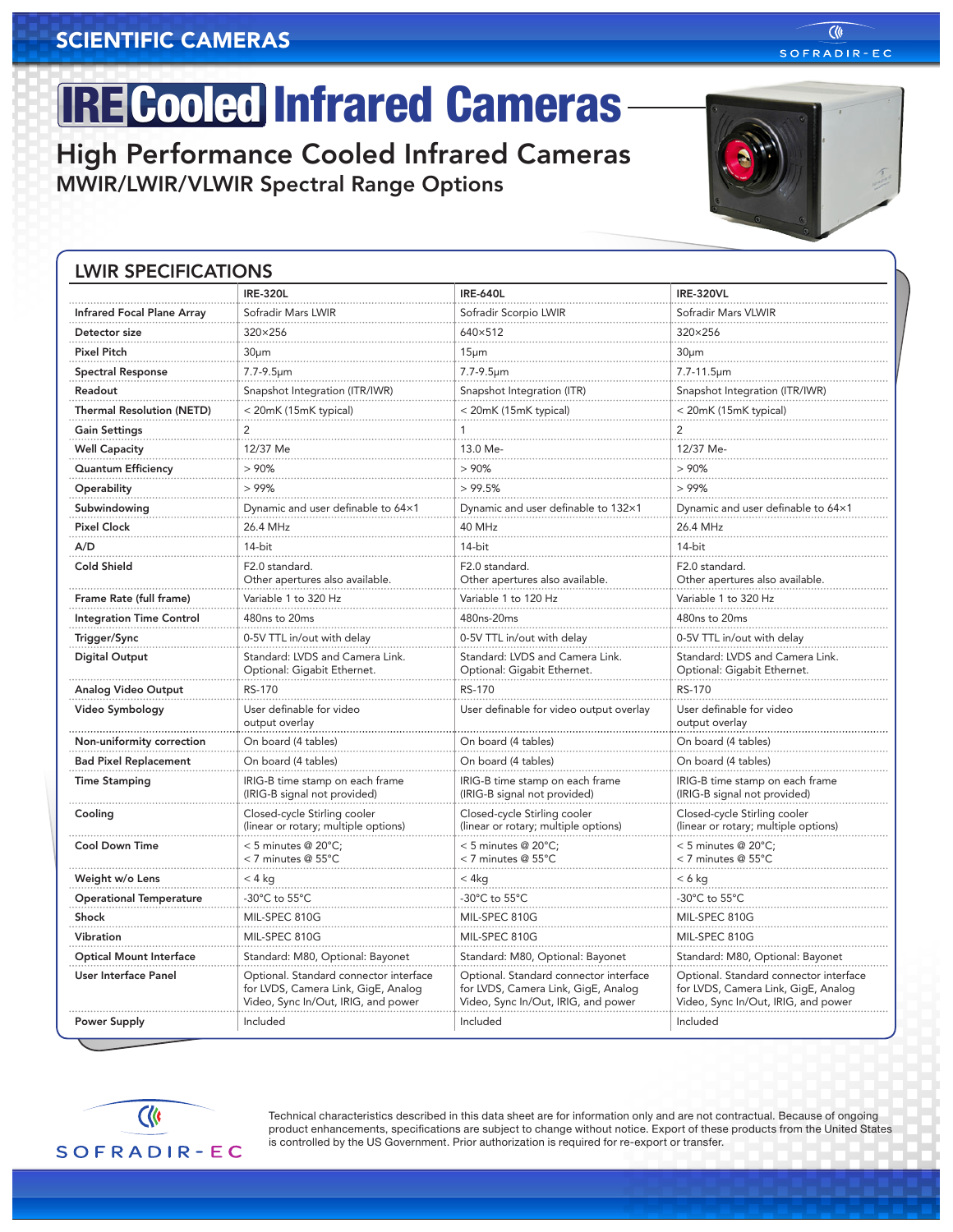# **IRE Cooled Infrared Cameras-**

High Performance Cooled Infrared Cameras MWIR/LWIR/VLWIR Spectral Range Options



Clk SOFRADIR-EC

| <b>ORDERING INFORMATION</b>                                      |        |                                                  |        |
|------------------------------------------------------------------|--------|--------------------------------------------------|--------|
| <b>LWIR CAMERAS</b>                                              |        | LWIR LENS OPTIONS (7µm - 14µm)                   |        |
| IRE-320L LWIR Camera F2                                          | 915162 | 10mm F2.0 M80 Mount                              | 915131 |
| IRE-640L LWIR Camera F2                                          | 915166 | 25mm F2.0 M80 Mount                              | 915130 |
| IRE-320VL VLWIR Camera F2                                        | 915163 | 50mm F2.0 M80 Mount                              | 915129 |
|                                                                  |        | 100mm F2.0 M80 Mount                             | 915128 |
| <b>DIGITAL INTERFACE OPTIONS</b>                                 |        | 200mm F2.0 M80 Mount                             | 915145 |
| Gigabit Ethernet                                                 | 915173 | 200mm F2.0 Motorized M80 Lens<br>with Controller | 915146 |
| <b>SOFTWARE / OTHER OPTIONS</b>                                  |        | 200mm F2.0 Motorized M80 Lens                    | 915146 |
| C++ Software Development Tool Kit                                | 915189 | with Controller                                  |        |
| <b>IRIG-B Time Stamp</b><br>(IRIG Signal Generator not provided) | 915179 |                                                  |        |